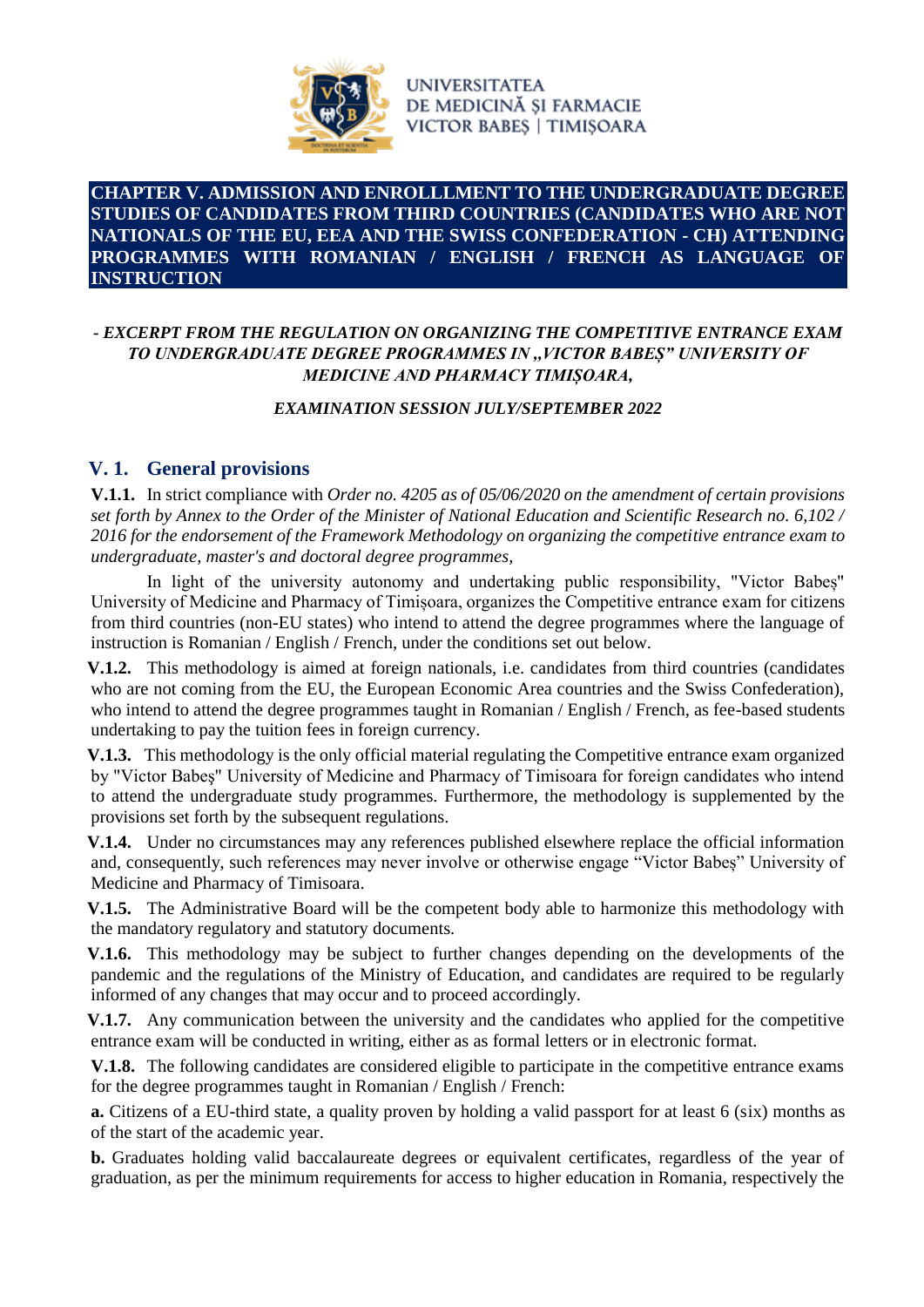

list of high school diplomas recognized by the Ministry of Education outlined by Annex no. 8. Graduates of 2022 who haven't received their final baccalaureate diploma or graduation certificate yet may submit official temporary certificates, issued by their high school, that contain the final results to be included in the subsequent baccalaureate diploma.

**V.1.9.** The aforementioned candidates may choose to attend the degree programmes where the language of instruction is Romanian, English or French, depending on the number of places available.

**V.1.10.** The numerus clausus, respectively the number of places / faculties / degree programmes will be determined by the university management, in accordance with the regulations set forth by the Ministry of Education and such details will be made public at a later date, on the university's website.

| <b>Item</b> | <b>FACULTY</b>                   | <b>DEGREE</b>                            | <b>LENGTH</b>  | <b>TUITION FEE /</b> |
|-------------|----------------------------------|------------------------------------------|----------------|----------------------|
| no.         |                                  | <b>PROGRAMME /</b>                       | OF             | <b>YEAR</b>          |
|             |                                  | <b>LANGUAGE OF</b><br><b>INSTRUCTION</b> | <b>STUDIES</b> | (EURO)               |
| 1.          | <b>MEDICINE</b>                  | <b>Medicine (Romanian)</b>               | 6 years        | 7500                 |
|             |                                  |                                          |                |                      |
|             |                                  | <b>Medicine (English)</b>                | 6 years        | 7500                 |
|             |                                  | <b>Medicine (French)</b>                 | 6 years        | 7500                 |
| 2.          | <b>DENTAL</b><br><b>MEDICINE</b> | <b>Dental Medicine</b><br>(Romanian)     | 6 years        | 7500                 |
|             |                                  | <b>Dental Medicine</b><br>(English)      | 6 years        | 7500                 |
| 3.          | <b>PHARMACY</b>                  | <b>Pharmacy</b><br>(Romanian)            | 5 years        | 7500                 |
|             |                                  | <b>Pharmacy (French)</b>                 | 5 years        | 7500                 |

**V.1.11.**The degree programmes may be found in the table below:

**V.1.12.** Under no circumstances will the numerus clausus per degree programme, as approved by the University Senate and the laws in force, be exceeded.

## **V. 2. Calendar of the competitive entrance exam**

**V.2.1.** The competitive entrance exam to undergraduate degree programmes where the language of instruction is Romanian / English / French, for third-country citizens, will be organized during the exam session held in July 2022, according to the following calendar:

➢ **May 2 - July 20, 2022, 12:00 a.m. (Romanian time)** – registration of candidates for the competitive entrance exam by filling in the registration form and uploading the registration documents (application file), online, to the admission platform. Candidates take full responsibility for the authenticity and accuracy of the uploaded documents. The staff of the International vice-Rectorate checks the content of the uploaded file and validates the file if it is complete. The Admission Committee will only consider complete and validated applications.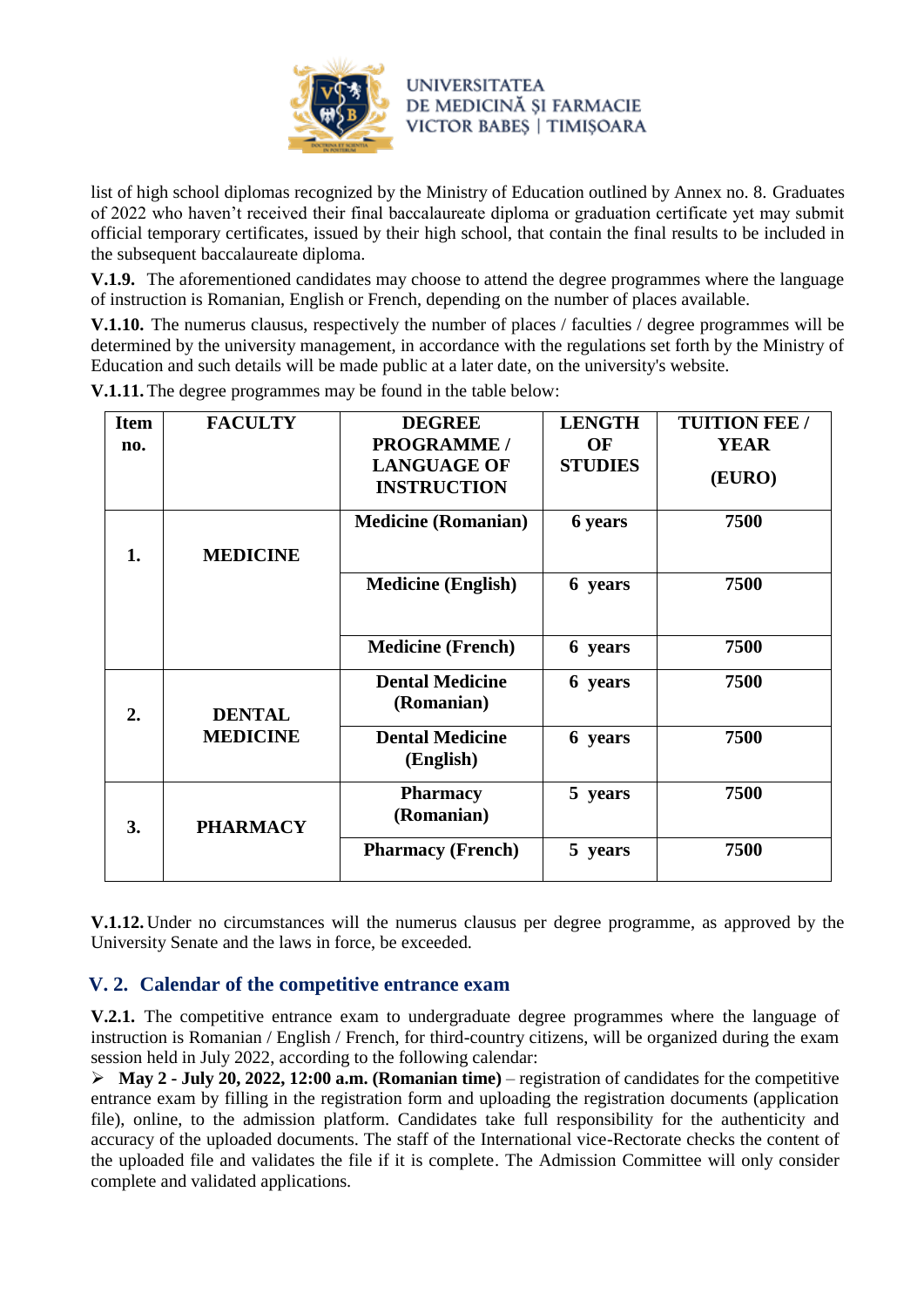

➢ **July 27, 2022** – the classification of candidates based on the candidate's options and the results obtained in the competitive entrance exam, respectively after applying the calculation formula determined by the university;

 $\triangleright$  **July 27, 2022** – the results of the competitive entrance exam will be posted on the university website, once the assessment of all applications has been concluded; candidates will be listed according to the number of their online registration form, which will replace the candidates' identification details (full name);

 $\triangleright$  **July 28, 2022** – submission of complaints regarding the results of the competitive entrance exam, to the following e-mail address: relint@umft.ro.

 $\triangleright$  **July 29, 2022** – settlement of complaints and posting the final results on the university web page;

 $\triangleright$  **July 30<sup>th</sup> to August 1<sup>st</sup>** 2022 – first round of confirmations;

➢ **August 3rd 2022** – the results of the competitive entrance exam, after the first round of confirmations will be posted on the university website; candidates will be listed according to the number of their online registration form, which will replace the candidates' identification details (full name);

 $\triangleright$  **September 1<sup>st</sup> to September 3<sup>rd</sup> 2022** – the second round of confirmations;

 $\triangleright$  **September 7<sup>th</sup>** 2022 – the results of the competitive entrance exam, after the second round of confirmations will be posted on the website; candidates will be listed according to the number of their online registration form, which will replace the candidates' identification details (full name);

➢ **September 9th 2022** – the list of vacancies per every degree programme, as a result of the withdrawal or non-confirmation of the place by certain candidates, will be posted on the website;

➢ **December 9th 2022** – deadline for applications for third-country candidates admitted to the first year of study.

## **V. 3. Application procedure for the competitive entrance exam**

**V.3.1.** From May 2 to July 20, 2022, 12:00 a.m. (Romanian time), the candidates will fill in the online registration form for the competitive entrance exam and will upload the registration documents (application file) to the university website, namely to the online admission platform, undertaking the full responsibility for the authenticity and correspondence between the digital / scanned documents and original copies.

**V.3.2.** When registering for the competitive entrance exam, the candidates' options will be limited to 2 degree programmes, and therefore, candidates will specify their option(s) in the order of preference (as the case may be), considering the degree programmes available according to this methodology. The candidates' choice(s) will determine their classification.

Example: Medicine - language of instruction: English and Dental Medicine - language of instruction: English; Medicine - language of instruction: French, and Pharmacy - language of instruction: French; Medicine language of instruction: English and Medicine language of instruction: French; Medicine language of instruction: Romanian and Dental Medicine - language of instruction: Romanian;

**V.3.3.** The online registration form filled in by each candidate will accurately indicate the two degree programmes as well as the language of instruction chosen by the candidate.

**V.3.4.** The registration of the candidates for the competitive entrance exam by filling in the registration form and uploading the registration documents (application file) online, will end on July 20, 2022, 12:00 a.m. (Romanian time). The university staff will verify the uploaded documents and will validate the application.

Contact details: International Vice-Rectorate: [international@umft.ro](mailto:international@umft.ro)

**V.3.5.** After filling in the registration form, respectively after completing and validating the registration for the competitive entrance exam, candidates will receive a confirmation e-mail as well as the details of the next steps, according to this methodology.

**V.3.6.** Candidates who ask for their enrollment in several degree programmes offered by "Victor Babeș"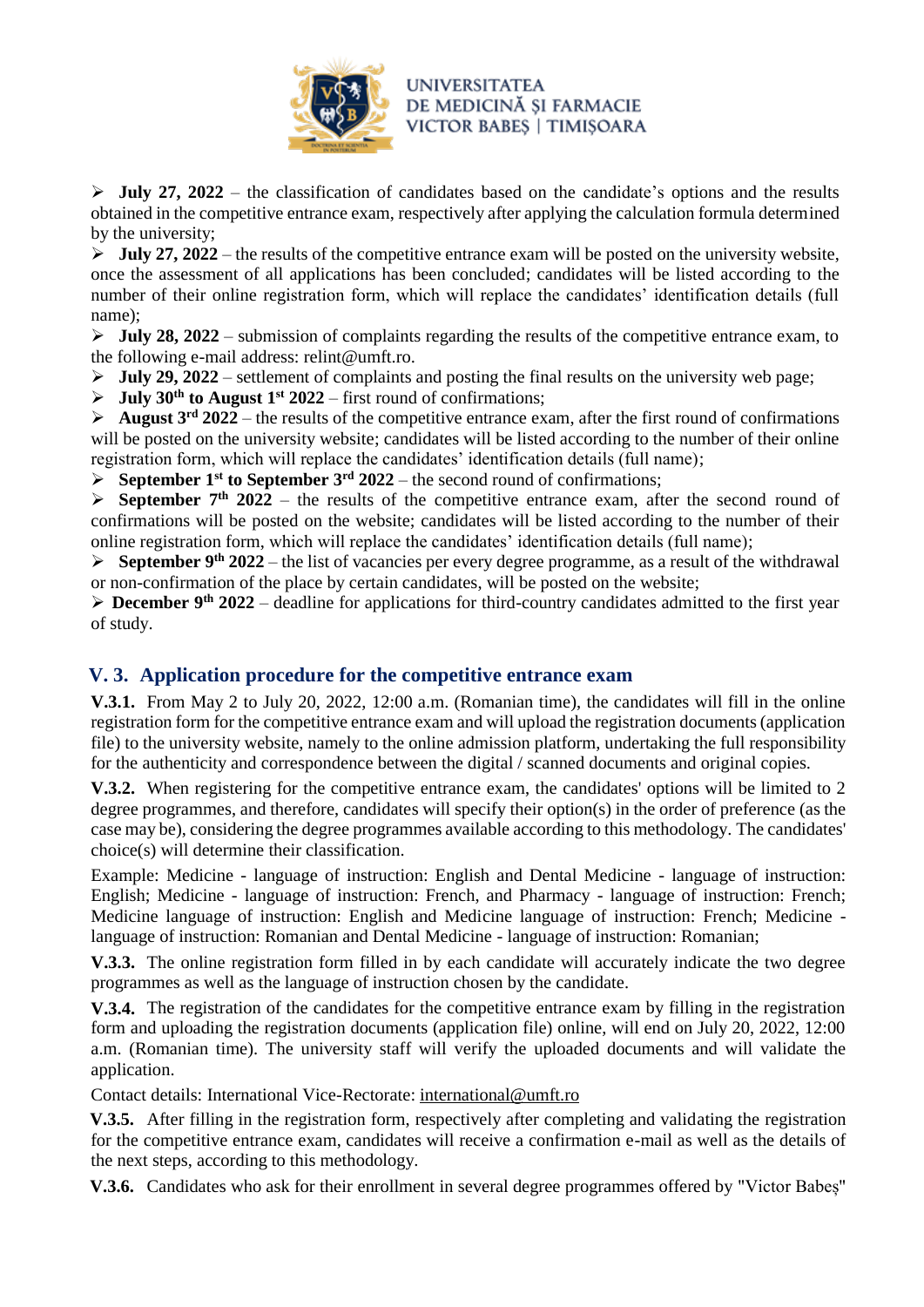

University of Medicine and Pharmacy of Timișoara, will upload the registration documents (the application file) only once. Therefore, the candidates holding dual citizenship (EU and NON-EU citizenship) will choose one of the citizenships when applying.

**V.3.7.** The University has entered no cooperation or representation agreement with any of the agencies that mediate the enrollment of candidates. Under no circumstances will the candidates who submit their files via such agencies benefit from any advantages in terms of admission compared to candidates who are applying on their own.

**V.3.8.** Candidates will undertake full responsibility for the accuracy of the information and the authenticity of the documents submitted, even if such documents were submitted via an agent / agency.

**V.3.9.** Candidates are fully responsible for all details regarding their e-mail addresses provided to the university when they registered on the online admission platform.

**V.3.10.** Candidates are required to make sure that their e-mail addresses meet the requirements of the European Union, so that the university should not encounter errors when electronic communication is required (e-mail addresses are accepted internationally, for example: yahoo, gmail, hotmail, etc.). The university takes no responsibility for any failures to receive such messages.

**V.3.11.** Candidates who have completed the preparatory year will abide by all the provisions of this methodology, regarding deadlines, competitive entrance exam, calculation formula determined by the university, number of places available for each degree programme, fees, documents required to apply for the competitive entrance exam.

**V.3.12.** The application files for the competitive entrance exam submitted to the university by other means or in other ways than those provided for by this methodology, according to the established calendar, will not be taken into consideration.

## **V. 4. Documents needed to apply for the competitive entrance exam**

**V.4.1.** The application file that needs to be uploaded to the online admission platform by the candidates who undertake their full responsibility for the authenticity and correspondence between the digital / scanned documents and the original papers, will contain the following scanned documents, on both sides, as follows:

**a.** Statement on processing personal data – Annex no. 1;

**b.** Online registration form, fully filled in. Candidates will accurately specify two degree programmes and the languages of instruction they have chosen;

**c.** Application for the Letter of Acceptance to Studies - Annex no. 4;

**d.** Baccalaureate diploma / equivalent diploma - certified copy (Hague Apostille, Ministry of Foreign Affairs, Romanian Embassy) in the official / original language in which it has been issued accompanied by a certified translation (if applicable) in Romanian / English / French;

**e.** Baccalaureate transcript / equivalent transcript - certified copy (Hague Apostille, Ministry of Foreign Affairs, Romanian Embassy) in the official / original language in which it has been issued accompanied by a certified translation (if applicable) in Romanian / English / French;

**f.** Graduation certificate (only for 2022 high school graduates, who haven't received their baccalaureate diploma yet) certifying that the candidate has successfully passed the baccalaureate exam / equivalent exam that contains the final results obtained by the candidate in this exam) - certified copy (Hague Apostille, Ministry of Foreign Affairs, Romanian Embassy) in the official / original language in which it has been issued accompanied by a certified translation (if applicable) in Romanian / English / French;

**g.** High school transcripts - certified copy (Hague Apostille, Ministry of Foreign Affairs, Romanian Embassy) in the official / original language in which it has been issued accompanied by a certified translation (if applicable) in Romanian / English / French;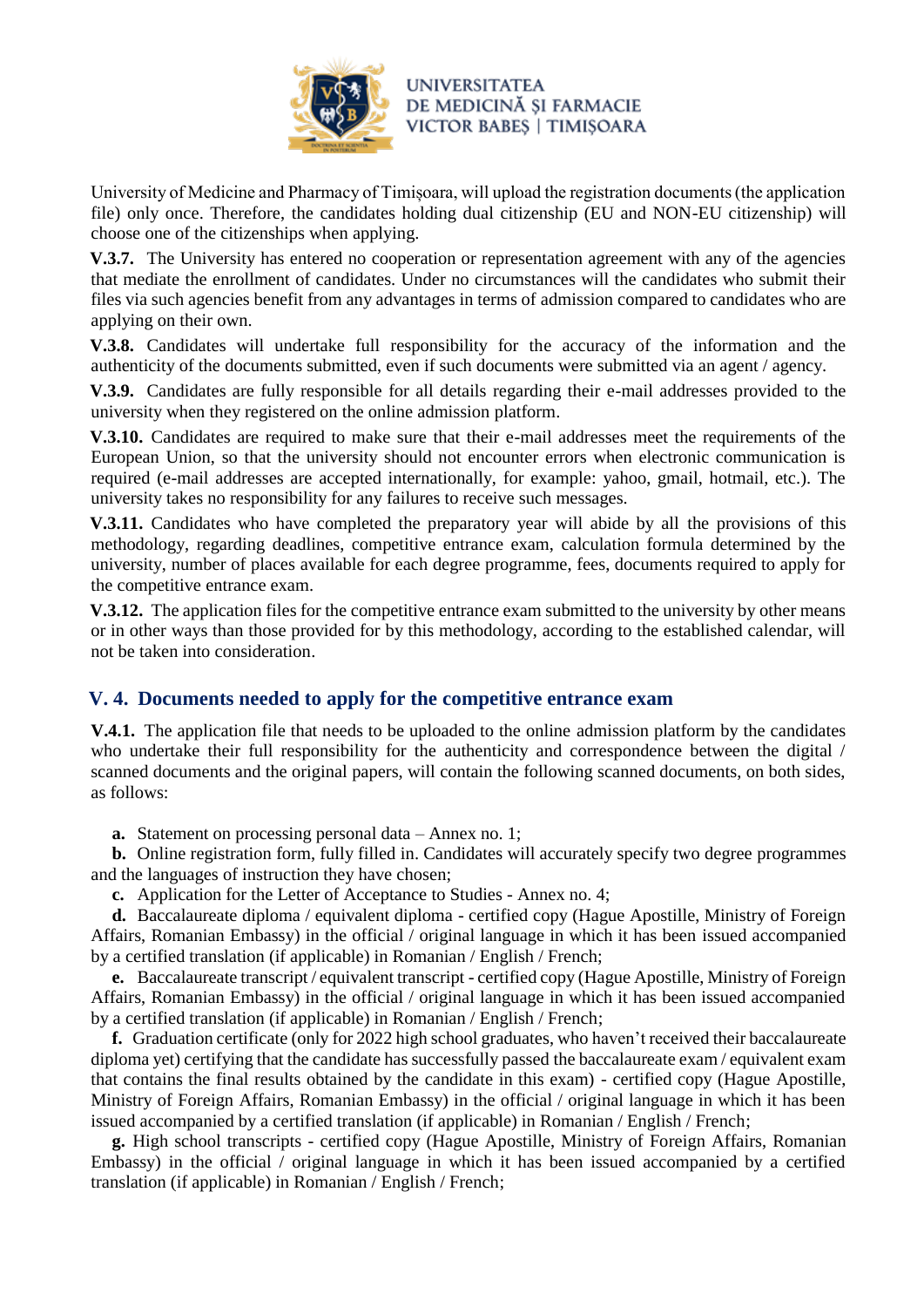

**h.** Birth certificate / equivalent certificate - certified copy in the official / original language in which it was issued accompanied by a certified translation (if applicable) into Romanian / English / French;

**i.** Marriage certificate (if applicable) - certified copy in the official / original language in which it was issued accompanied by a certified translation (if applicable) into Romanian / English / French;

**j.** Passport (valid for at least 6 months as of the start of the academic year) - certified copy;

**k.** Identity card / document attesting the permanent residence abroad - certified copy accompanied by a certified translation in Romanian / English / French in the case of documents issued in a language other than any of these three;

**l.** Medical certificate according to the standard form approved by the university – Annex no. 3, in Romanian, English or French;

**m.** Notarial declaration / official document certifying that all documents uploaded by the candidate correspond to the same person, in case of discrepancies, differences in documents regarding the full name of the candidate (only if applicable, respectively if the full name is not written as such in all documents that have been submitted);

**n.** Notarial declaration from Romanian citizens residing in third countries who intend to enroll in a degree programme, as fee-based students bound to pay the tuition fee in a foreign currency, stating that they intend to attend the degree programme as fee-based self-funding students;

**o.** Proof of payment of the file processing fee of EUR 200-- (non-refundable if the file has been processes, respectively if the uploaded documents have been verified).

**V.4.2.** For more information concerning the necessity of the Hague Apostille candidates should contact the Ministry of Foreign Affairs, respectively, the Romanian Ministry of Education: (National Centre for Recognition and Equivalence of Diplomas - CNRED or access the respective links of the two institutions: https://www.mae.ro/en, https://www.cnred.edu.ro/en/preuniversity-studies)

**V.4.3.** Where the university has doubts regarding the study documents submitted by the candidates, the university will request the official point of view of the Ministry of Education-DGRIAE. As a result, the Ministry of Education may request additional documents in addition to those that have already been submitted.

V.4.4. In the case of study documents issued by educational institutions operating under the British system, predictive results are not accepted. The university only accepts study documents that contain the final grades obtained at the baccalaureate exam / equivalent exam. The GCE (General Certificate of Education) diploma is required;

**V.4.5.** In the case of study documents issued in Iran, the Pre-University diploma is mandatory for the candidates who graduated from high school prior to 2019;

**V.4.6.** In the case of study documents issued in Israel, the certificate of graduation is not accepted; the final baccalaureate diploma – Bagrut – is obligatory;

**V.4.7.** According to the current provisions of the Ministry of Education, respectively, the Romanian Government, original documents issued by the Romanian authorities, in Romanian, may be transmitted in plain copy. This provision does not apply to translations into Romanian from another language.

## **V. 5. The competitive entrance exam**

**V.5.1.** For the undergraduate degree programmes, the admission of candidates from third countries (non-EU / EEA / CH countries) will take the form of a Competitive entrance exam.

**V.5.2.** The Competitive entrance exam will consist of the classification of the candidates, in the order of the options that have been stated and the score(s) obtained by applying the calculation formula outlined below: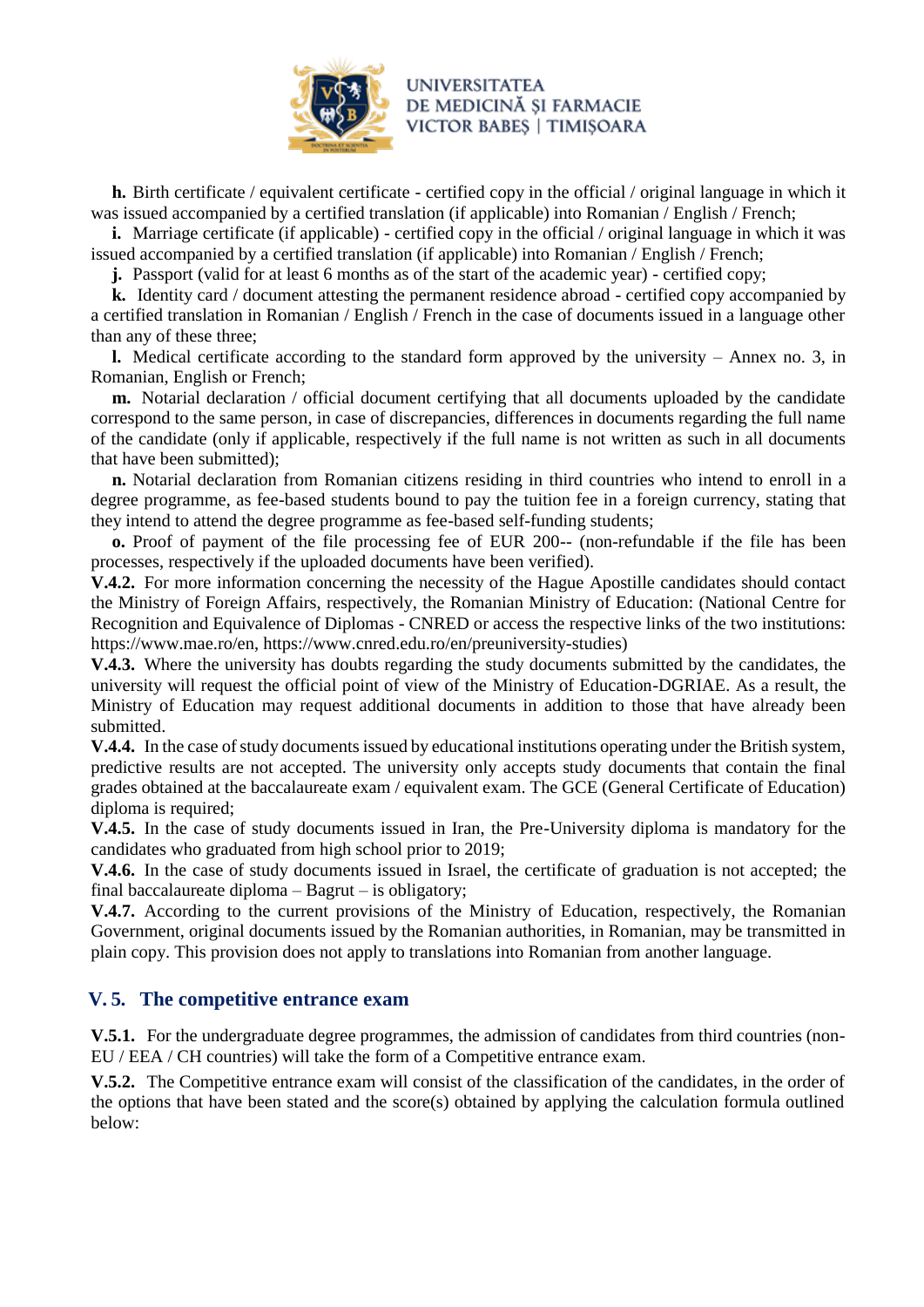

$$
Baccalaureate x 0.2 + \left(\frac{\sum Biology}{number\ of\ years\ this\ subject\ was\ studied}\right)x 0.6 + \left(\frac{\sum Chemistry}{number\ of\ years\ this\ subject\ was\ studied}\right)x 0.2
$$

Baccalaureate = the average obtained in the baccalaureate / equivalent exam or the arithmetic mean of the years of study in the case of countries that have no baccalaureate / equivalent exam, multiplied by 0.2.

∑Biology = Arithmetic mean of all grades obtained in biology / equivalent subject, while in high school, divided by the number of years during which the subject was studied, multiplied by 0.6.

∑Chemistry = Arithmetic mean of all grades obtained in chemistry / equivalent subject while in high school divided by the number of years during which the subject was studied, multiplied by 0.2.

Where:  $0.2$  = weight of the baccalaureate / equivalent exam or average of the years of study in the case of countries that have no baccalaureate / equivalent exam in the final score calculation formula, respectively, the share of chemistry in the candidate's final score calculation formula;

 $0.6$  = weight of Biology in the final score calculation formula.

#### Example:

Average of the baccalaureate /equivalent exam (in percentages)  $= 80\%$ Biology / equivalent exam = Year  $1 = 90\%$ , Year  $2 = 100\%$ , Year  $3 = 95\%$ , Year  $4 = 80\%$ Chemistry / equivalent exam = Year  $1 = 80\%$ , Year  $2 = 90\%$ , Year  $3 = 75\%$ , Year  $4 = 80\%$ Final result: Average obtained at the baccalaureate / equivalent exam =  $80\% \times 0.2=16\%$  $\Sigma$ Biology = (90%+100%+95%+80%) : 4 (number of years of study)= 91.25% x 0.6=54.75%  $\Sigma$ Chemistry = (80%+90%=75%=80%) : 4 (number of years of study) = 81.25% x 0.2 = 16.25% Candidate's final average =  $16\% + 54.75\% + 16.25\% = 87\%$ 

 $\triangleright$  For candidates with study certificates issued in countries where no average is given for the baccalaureate exam / equivalent exam, the arithmetic mean of the high school years will be considered instead of the baccalaureate average!

 $\triangleright$  The candidates whose official transcripts indicate subjects with a name other than Biology / Chemistry but which correspond to Biology / Chemistry, are required to submit a certificate issued by their high schools, certifying that the subject(s) is/are equivalent to Biology / Chemistry!

 $\triangleright$  In the case of baccalaureate diplomas issued in Morocco, the average and the grades obtained in the national exam are taken into account!

## **V.6. Results of the competitive entrance exam and classification of candidates**

**V.6.1.** The Admission Committee will apply the calculation formula set out in this methodology and will validate the results thus obtained by each candidate.

**V.6.2.** The results of the competitive entrance exam will be published on July 27, 2022, on the university website, section Admission/Admission 2022, once the classification of the candidates has been completed,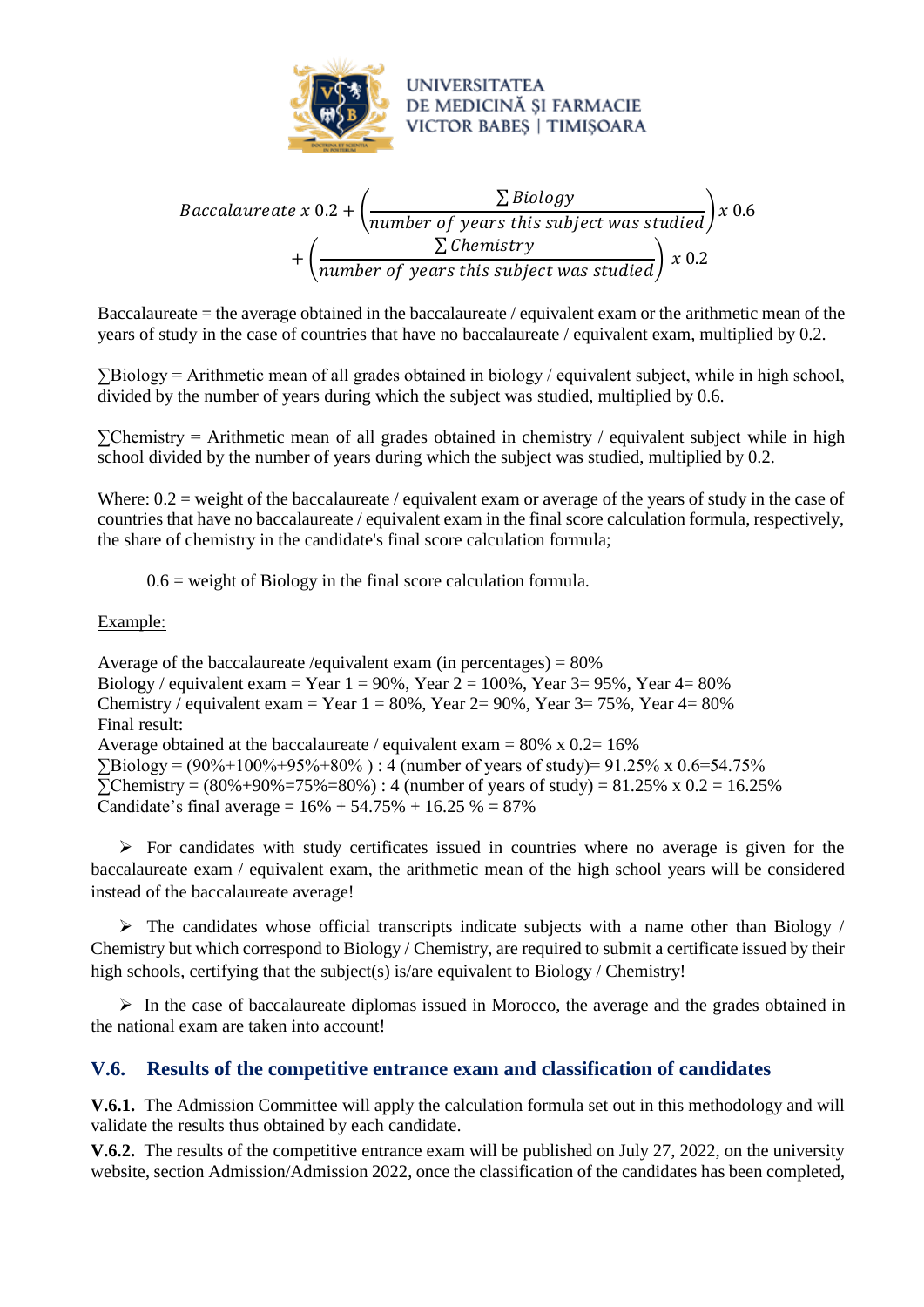

indicating the number of the online registration form, which will replace the candidate's identification details (first name and surname).

**V.6.3.** The lists will be posted on the university's website according to the following criteria:

**a)** The order of the options outlined in the candidate's online registration form, in compliance with the general criterion according to which "the option prevails over the score";

**b**) The descending order of the final score obtained by the candidates according to the university requirements (application of the established formula, application of the tie-breaking criteria in the case of candidates with equal final scores, after complaints, after confirmations).

**V.6.4.** The admission average will consist of the final score obtained by the candidates, according to the calculation formula approved by the university via this methodology.

**V.6.5.** A candidate may be admitted to no more than one undergraduate degree programme.

**V.6.6.** The classification of candidates will be made according to the order of the options checked in the online registration form, based on the general principle "the option prevails over the score" and in the descending order of the final scores, within the available places approved for each degree programme. For example:

• The candidate's final score is 10. He/she is assigned to his/her first choice.

• The candidate's final score is 9 and at his/her first option, 14 positions were filled by 14 candidates with final scores higher than his/her score. Therefore, he/she will be the 15th candidate assigned to his/her first choice.

• The candidate's score is 8 and at his first option all positions were filled by candidates with scores higher than his/her score. If there are still vacancies in his/her second option, he/she will be assigned to his/her second option.

• There is a possibility that "your place" may be occupied by someone with a lower score than yours, based on " the option prevails over the score" principle. For example, candidate A has obtained a score of 8.93 and option X ranks 2nd in the options sheet, and candidate B has obtained a score of 8.91 and option X ranks 1st in the options sheet. Candidate B has priority in terms of his/her assignment for option X (if candidate A was not admitted to his/her first option), even if A has a higher score than candidate B. **V.6.7.** If, after the classification of the candidates, there are several candidates with equal scores occupying the last place, their classification will be made on the basis of the following criteria:

**a.** The arithmetic mean of the grades obtained in Biology during the high school years;

**b.** The arithmetic mean of the grades obtained in Chemistry during the high school years;

**c.** The arithmetic mean of the averages of the high school years.

**V.6.8.** Under no circumstances shall the numerus clausus assigned per every degree programme, as approved by the University Senate and the laws in force, be exceeded.

## **V.7. Complaints and complaints settlement procedures**

**V.7.1.** Complaints will be sent by e-mail to [relint@umft.ro](mailto:relint@umft.ro), on July 28, 2022.

**V.7.2.** Only complaints challenging one's own score are allowed.

**V.7.3.** Settlement of complaints will fall exclusively with the Central Admission Board, which will analyse and settle the complaints on July 29, 2022. The decision of the Board will be final and will be communicated via the university's website, on July 29, 2022.

**V.7.4.** If there are differences in grading the papers, the candidate will be awarded the score resulting from the recalculation of the score based on the calculation formula set out in this methodology.

**V.7.5.** No complaints invoking the lack of knowledge of the Admission Regulations are allowed.

**V.7.6.** After settling the complaints, the lists of admitted and rejected candidates per degree programmes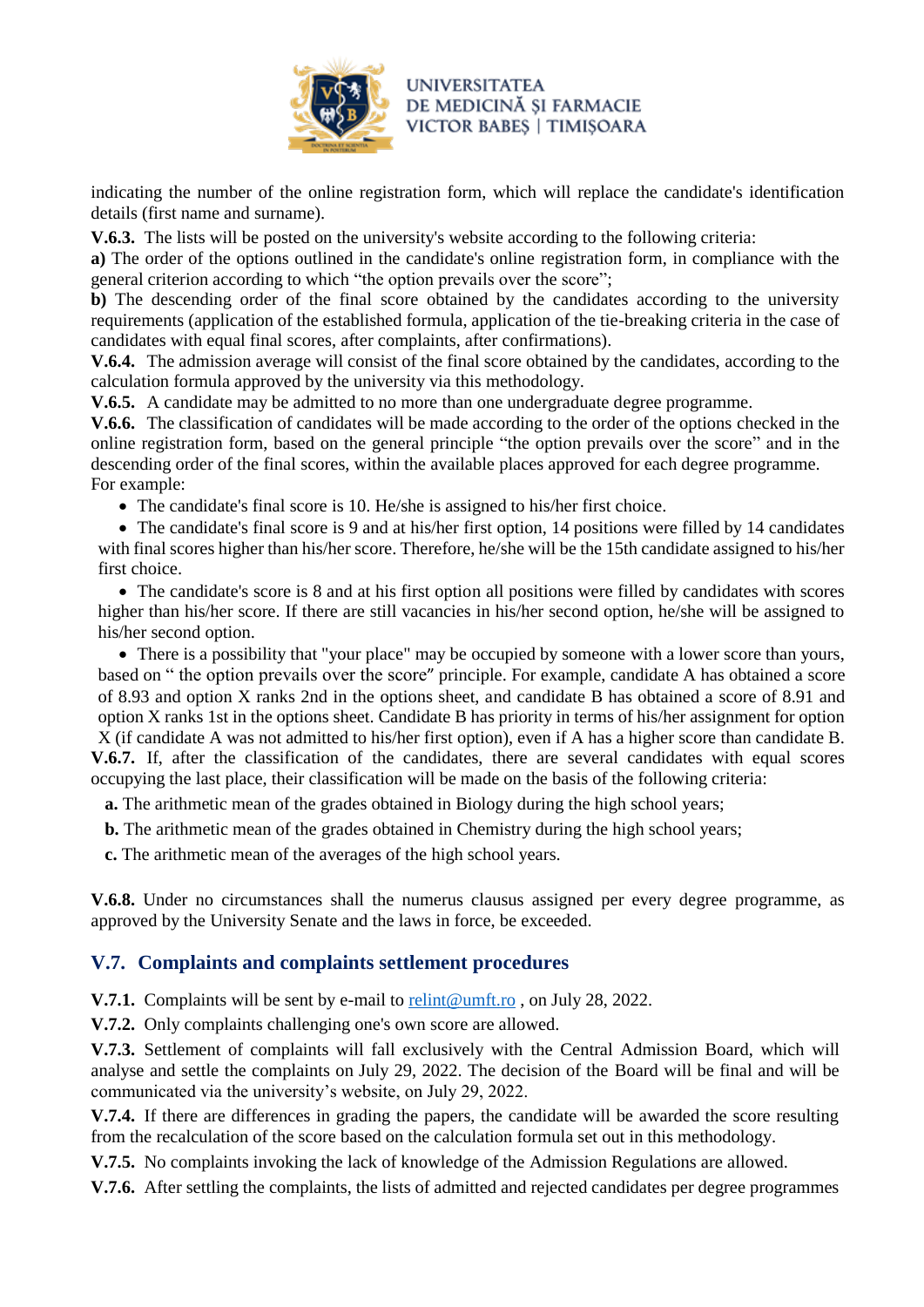

will be drawn up and made public; the lists will include the final and indisputable results.

**V.7.7.** After having settled the complaints, the result of the competitive entrance exam will be final and it may no longer be changed.

# **V.8. Confirmation of the place**

### • **First confirmation round**

**V.8.1.** From July 30, 2022 to August 1, 2022, the candidates declared admitted following the Competitive entrance exam organized by "Victor Babeș" University of Medicine and Pharmacy of Timișoara in July 2022 have to confirm their place, by paying the confirmation fee of EUR 300 / option, a non-refundable fee, and by uploading the proof of payment to the admission platform, under the sanction of losing the place obtained via the competitive entrance exam.

**V.8.2.** From July 30 to August 1, 2022, rejected candidates may pay the confirmation fee in the amount of EUR 300 / confirmed option (EUR 600 for two confirmed options) and may upload the proof of payment to the admission platform, in the event of a vacancy. The fee is non-refundable even if no place is vacated.

**V.8.3.** Candidates may confirm no more than two degree programmes, the same ones for which they have opted while filling in the online registration form.

**V.8.4.** Confirmations that are not accompanied by the proof of payment will be disregarded.

### • **Second confirmation round**

**V.8.5.** From September 1 to September 3, 2022, rejected candidates may pay the confirmation fee in the amount of EUR 300 per confirmed option (EUR 600 for two confirmed options) and may upload the relevant proof of payment onto the admission platform, in the event of a vacancy. The fee is nonrefundable even if no place is vacated.

**V.8.6.** The places left unoccupied after the admission will be managed by the university, according to the decisions of the Administrative Board and the University Senate.

# **V.9. Linguistic Proficiency – language proficiency test**

**V.9.1.** In order to enrol the admitted candidates, the proven language proficiency is a mandatory requirement.

**V.9.2.** Candidates who do not have to take the language test (provided they provide official proof to this effect):

- $\triangleright$  candidates who come from countries where the official language is the same as the instruction language of the degree programme they have chosen (English or French) and who are able to prove, based on academic papers (university studies, secondary education, high school papers), that they have attended the courses in that particular language;
- $\triangleright$  candidates who have studied and graduated from a high school with the same medium of instruction as the instruction language of the degree programme they have chosen, regardless of the nationality or country of origin of the candidate and who are able to prove, based on academic documents, that they have taken the courses in that particular language;
- ➢ candidates who hold an International Baccalaureate (IBDP / International Baccalaureate Diploma Programme, EB / European Baccalaureate Diploma, IGCE - International General Certificate of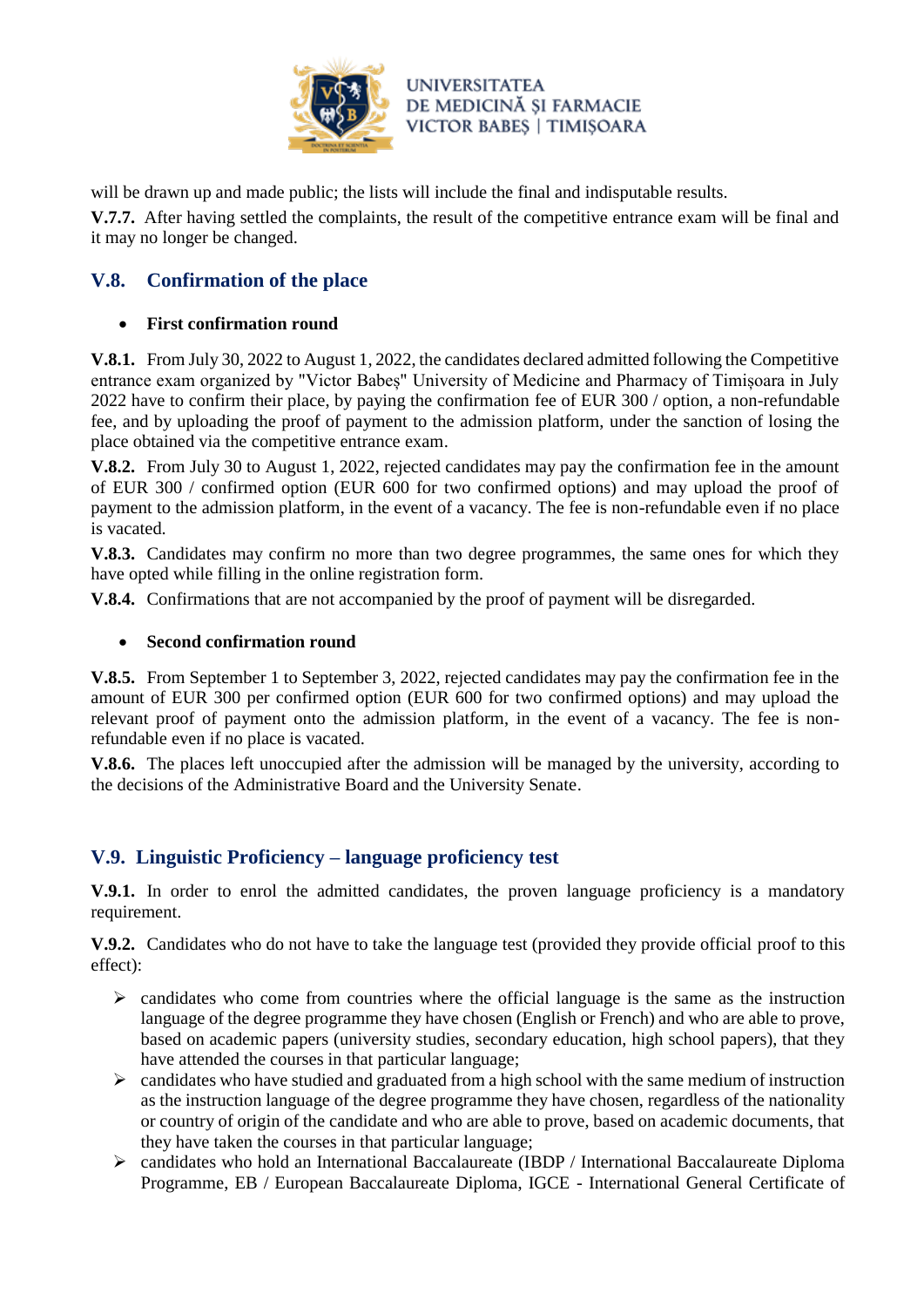

Education, GCE / General Certificate of Education - Advanced Level) in the language of the study programme they have chosen;

➢ candidates holding an International Certificate of Linguistic Competence, at least level B2, according to the table below.

| Language of    | Accepted certificates of language proficiency (at least level B2)   |  |  |
|----------------|---------------------------------------------------------------------|--|--|
| instruction    |                                                                     |  |  |
|                | Cambridge ESOL certificates:                                        |  |  |
|                | - FCE / First Certificate in English                                |  |  |
|                | - CAE / Cambridge Advanced in English                               |  |  |
| <b>English</b> | - CPE / Cambridge Proficiency in English                            |  |  |
|                | Certificates issued by Michigan University:                         |  |  |
|                | - ECCE / Examination for the Certificate of Competency in English   |  |  |
|                | - ECPE / Examination for the Certificate of Proficiency in English  |  |  |
|                | IELTS certificate:                                                  |  |  |
|                | - minim 6 / "competent user"                                        |  |  |
|                | - Pearson LCCI Certificate in ESOL International Certificate TOEFL: |  |  |
|                | - TOEFL iBT                                                         |  |  |
|                | - TOEIC                                                             |  |  |
|                | Trinity College London certificates:                                |  |  |
|                | - ISE II - minimum pass in all skills                               |  |  |
| French         | <b>DELF</b>                                                         |  |  |
|                | <b>DALF</b>                                                         |  |  |
|                | TCF                                                                 |  |  |

**V.9.3.** Only international certificates of language proficiency, according to the table above, belonging to the candidates who applied for a degree programme in the language for which the certificate was issued will be considered.

**V.9.4.** Candidates who have been admitted and who do not fall under any of the provisions specified by sub-chapter. V.9, item 2, of this methodology must take the language test before the final enrollment; this language test will be organized by the Department of Modern Languages of "Victor Babeș" University of Medicine and Pharmacy of Timișoara, during the period provided for enrollment purposes. After taking the test, the candidates will be graded as follows: "pass" or "fail."

**V.9.5.** Candidates who have been admitted after the competitive entrance exam to the undergraduate degree programmes taught in Romanian language are required to submit a certificate of language proficiency for the Romanian language or a certificate of completion of the preparatory year, issued by institutions authorized by the Ministry of Education.

**V.9.6.** The following candidates are exempted from the obligation to present the certificate / certificate of graduation of the preparatory year / the certificate of linguistic proficiency for the Romanian language, when enrolling to the undergraduate degree programmes where the language of instruction is the Romanian language:

a) the candidates submitting Romanian study documents (diplomas and certificates) or study documents, transcript of records attesting at least 4 consecutive years of studies in Romanian language, attended in an accredited school unit, where the language of instruction was the Romanian language;

b) the candidates submitting certificates of linguistic proficiency indicating at least the level B2, according to the common European frame of reference for foreign languages, issued by accredited higher education institutions in Romania that organize the Romanian language preparatory year for foreign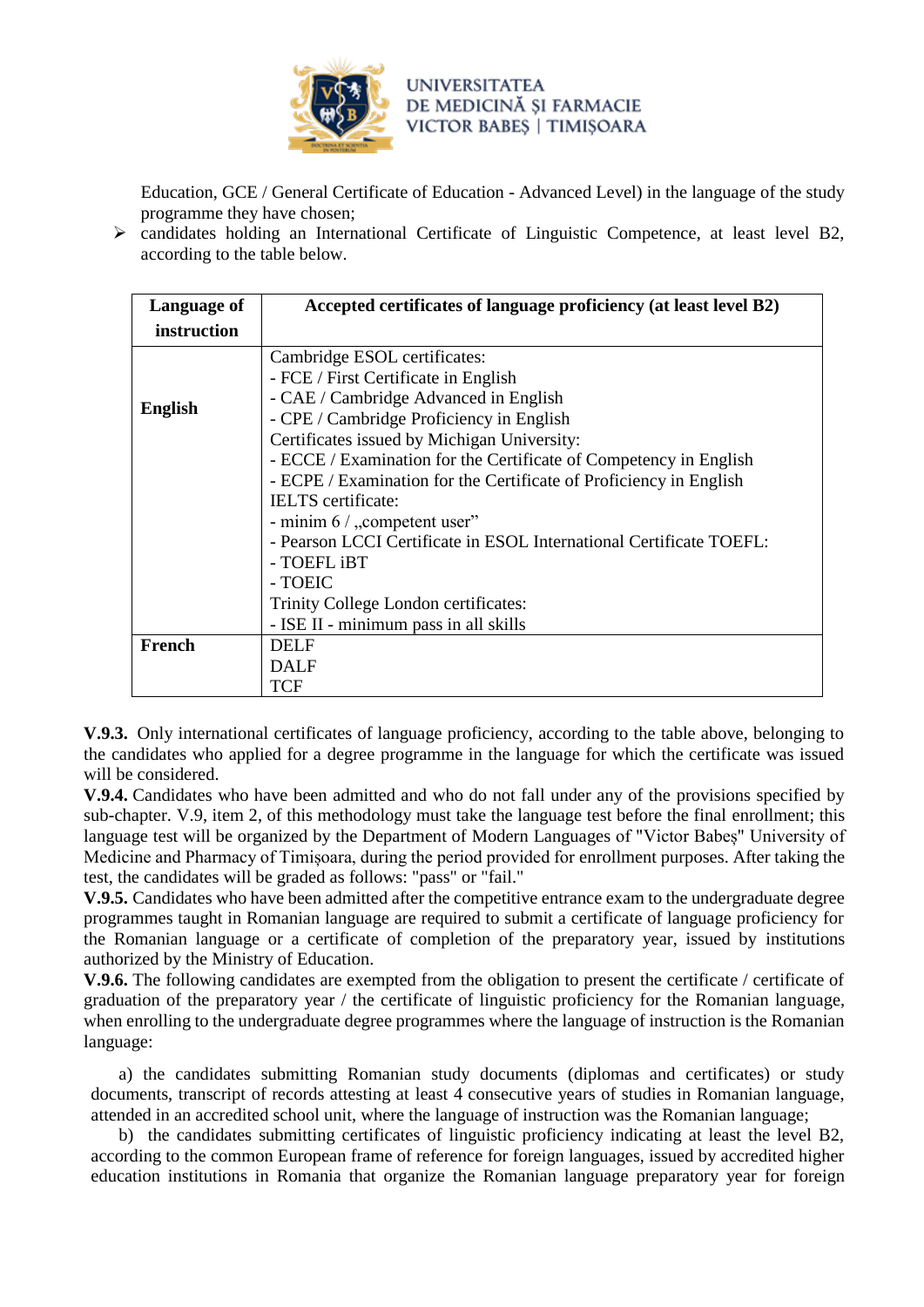

citizens, by the Departments of Romanian literature, culture and civilization in universities abroad / by the Romanian Language Institute or by the Romanian Cultural Institute.

# **V.10. Fees and payments**

### **V.10.1. Fees:**

- $\circ$  File processing fee / Competitive entrance exam session = EUR 200-- (non-refundable in case of file processing, respectively in case the documents uploaded online have been verified);
- $\circ$  English / French language test fee = EUR 50--;
- o Place confirmation fee / option / degree programme = EUR 300--, non-refundable fee;
- $\circ$  Tuition fee (studies) / year of study / degree programme = EUR 7500--;
- $\circ$  Registration fee = RON 100--, may be paid at the university cashier's office.

### **V.10.2. Details of the Beneficiary's Bank:**

Beneficiary: "Victor Babes" University of Medicine and Pharmacy of Timisoara. Beneficiary's address: Timișoara, Piața Eftimie Murgu Nr. 2, Cod 300041. Beneficiary's Bank: BANCA TRANSILVANIA.

Beneficiary's bank address: Timișoara, Str. Palanca nr. 2, Piața Unirii, Timisoara, Romania. IBAN: RO53BTRL03604202A6896600 (Account in Euro) SWIFT: BTRLRO22

**V.10.3.** The relevant proof of payment will contain the candidate's full name (name and surname) and the type of payment that has been made - file processing, place confirmation, tuition fee.

**V.10.4.** If the fees have been paid by other persons and not by the candidate, the recipient bank might request additional information and personal details (via the University's Financial - Accounting Service), e.g. identity card / passport, etc., of the person(s) who have made the payment / transfer and their agreement to process their personal data for verification purposes by the bank (Annex no. 1 - Statement on processing personal data, if applicable.)

**V.10.5.** The candidate should make sure that the proof of payment contains all the required information in order to be properly processed by the university's Financial-Accounting Service.

**V.10.6.** The necessary information regarding the tuition fee may be obtained exclusively from the Financial - Accounting Service of the university, [contab@umft.ro.](mailto:contab@umft.ro)

**V.10.7.** The amount of the tuition fee will not be changed during the ongoing academic year.

**V.10.8.** The amount of the tuition fee will not be changed until the end of the university degree programme if there are no circumstances that lead to the extension of the term of studies, as provided by the applicable law.

**V.10.9.** The tuition fee will be paid prior to the enrollment to studies.

**V.10.10.** Candidates who have been admitted but fail to pay the tuition fee within the established deadline will lose their place, as the university will automatically consider that they have given up their position obtained after the Competitive entrance exam, by failure to appear.

**V.10.11.** The proof of payment of the tuition fee (copy of receipt / payment order) will be forwarded to the secretariat of the International Vice-Rectorate by e-mail at the following address: [admission@umft.ro](mailto:admission@umft.ro)

# **V.11. Enrollment procedure for candidates admitted to undergraduate degree studies**

**V.11.1.** The enrollment of third-country nationals as fee-based self-funding students to the undergraduate degree programmes in Romanian, English or French, will be conditioned by their compliance with all the provisions listed below:

**a.** obtaining the Letter of Acceptance to studies issued by the Ministry of Education;